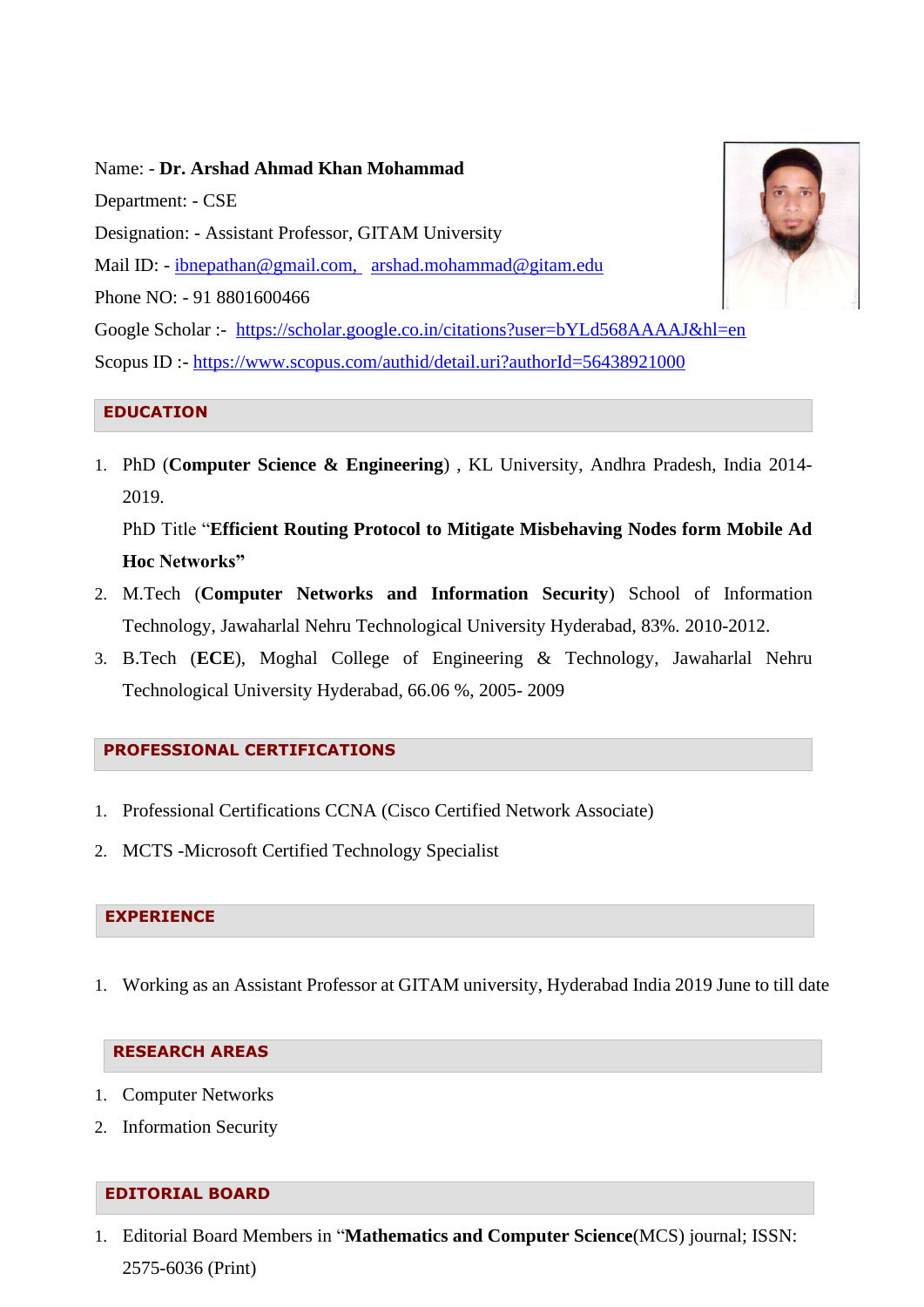#### **REVIEWER**

- 1. Springer "Wireless Personal Communication" Journal
- 2. Inderscience "International Journal of Computer Applications" Journal
- 3. BenthamScience " Recent Patents on Computer Science " Journal
- 4. India 2014 "Advances in Intelligent Systems and Computing"
- 5. BioSens-Apps-2015 "Advances in Intelligent Systems and Computing"
- 6. FICTA 2014 ["International Conference on Frontiers of Intelligent Computing"](https://www.researchgate.net/project/International-Conference-on-Frontiers-of-Intelligent-Computing-Theory-and-Applications-FICTA-2018)
- 7. IC3T 2015 "Second International Conference on Computer and Communication Technology"
- 8. Reviewer of 2019 International Conference on Machine Learning and Intelligent Systems (MLIS 2019)
- 9. Journal of Critical Reviews
- 10. International Journal of Intelligent Communication

### **PAPER PUBLICATIONS**

- 1. Siddiqua, Ayesha, Kotari Sridevi, and Arshad Ahmad Khan Mohammed. "Preventing black hole attacks in MANETs using secure knowledge algorithm." In 2015 International Conference on Signal Processing and Communication Engineering Systems, pp. 421-425. IEEE, 2015.
- 2. Sana, Afreen Begum, Farheen Iqbal, and Arshad Ahmad Khan Mohammad. "Quality of service routing for multipath manets." In 2015 International Conference on Signal Processing and Communication Engineering Systems, pp. 426-431. IEEE, 2015.
- 3. "Mohammad, Arshad Ahmad Khan, Ali Mirza, and Mohammed Abdul Razzak. "Reactive energy aware routing selection based on knapsack algorithm (RER-SK)." In Emerging ICT for Bridging the Future-Proceedings of the 49th Annual Convention of the Computer Society of India CSI Volume 2, pp. 289-298. Springer, Cham, 2015.
- 4. Mohammad, A.A.K., Mahmood, A.M. and Vemuru, S., 2019. Energy-Aware Reliable Routing by Considering Current Residual Condition of Nodes in MANETs. In Soft Computing in Data Analytics (pp. 441-452). Springer, Singapore.
- 5. Mohammad, A. A. K., Mahmood, A. M., & Vemuru, S. (2019). Providing Security Towards the MANETs Based on Chaotic Maps and Its Performance. In Microelectronics, Electromagnetics and Telecommunications (pp. 145-152). Springer, Singapore.
- 6. Mohammad, Arshad Ahmad Khan, Ali Mirza Mahmood, and Srikanth Vemuru. "Energy-Aware Reliable Routing by Considering Current Residual Condition of Nodes in MANETs." In Soft Computing in Data Analytics, pp. 441-452. Springer, Singapore, 2019.
- 7. Mohammad, Arshad Ahmad Khan, Ali Mirza, and Srikanth Vemuru. "Cluster based mutual authenticated key agreement based on chaotic maps for mobile ad hoc networks." Indian Journal of Science and Technology 9.26 (2016).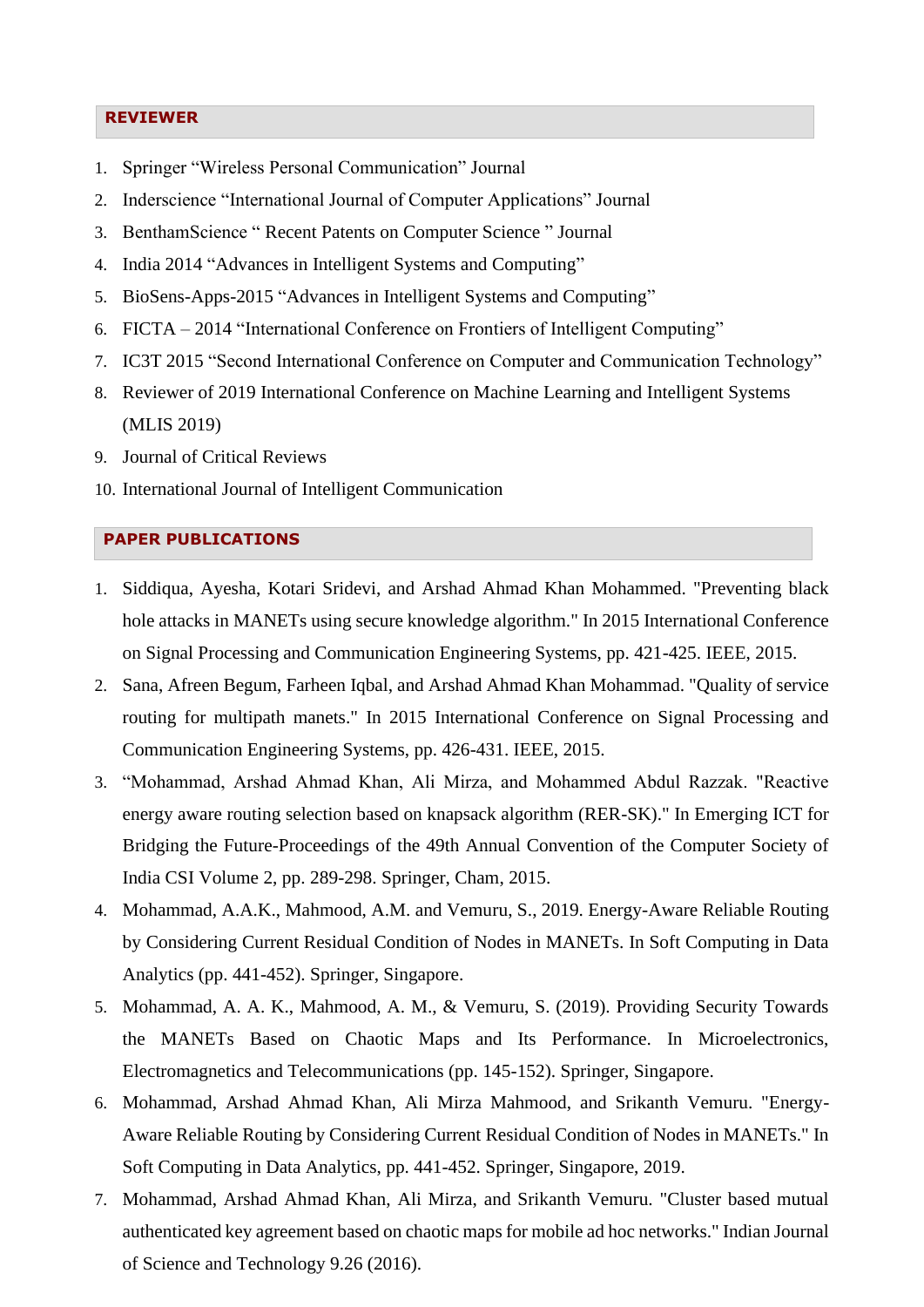- 8. Mohammad, Arshad Ahmad Khan, Ali Mirza, and Srikanth Vemuru. "Analytical Model for Evaluating the Bottleneck Node in MANETs." Indian Journal of Science and Technology 9.31 (2016).
- 9. Mohammad, Arshad Ahmad Khan, Ali Mirza, and Srikanth Vemuru. "ENERGY AWARE ROUTING FOR MANETS BASED ON CURRENT PROCESSING STATE OF NODES." Journal of Theoretical & Applied Information Technology 91.2 (2016).
- 10. Mohammad, Arshad Ahmad Khan, Ali Mirza, and Srikanth Vemuru. "Secure Energy Efficient Routing In Manets By Considering Packet Dropping Reasons" Ponte journal Vol. 72, Issue 11 (85-103)
- 11. Mohammad, Arshad Ahmad Khan, and C. Atheeq. "MUTUAL AUTHENTICATED KEY AGREEMENT SCHEME FOR INTEGRATED INTERNET MANETS." Ijeast 2017
- 12. Mohammed, Abdul Wase, and Arshad Ahmad Khan Mohammad. "SURVEY ON SECURITY ISSUES & SOLUTIONS ON SCADA NETWORKS."
- 13. "Secured Bandwidth reservation Distance Vector routing protocol" International Journal of Scientific Research in Computer Science Applications and Management Studies Volume 1, Issue 3 (NOVEMBER 2012).
- 14. Mohammad, Arshad Ahmad Khan, and C. Atheeq ["IMPROVING QUALITY OF VOICE](https://www.researchgate.net/profile/Arshad_Ahmad_Mohammad/publication/313732151_IMPROVING_QUALITY_OF_VOICE_OVER_MULTI_HOP_MANETS/links/58a4560e92851cf0e3828612/IMPROVING-QUALITY-OF-VOICE-OVER-MULTI-HOP-MANETS.pdf)  [OVER](https://www.researchgate.net/profile/Arshad_Ahmad_Mohammad/publication/313732151_IMPROVING_QUALITY_OF_VOICE_OVER_MULTI_HOP_MANETS/links/58a4560e92851cf0e3828612/IMPROVING-QUALITY-OF-VOICE-OVER-MULTI-HOP-MANETS.pdf) [MULTI HOP MANETS"](https://www.researchgate.net/profile/Arshad_Ahmad_Mohammad/publication/313732151_IMPROVING_QUALITY_OF_VOICE_OVER_MULTI_HOP_MANETS/links/58a4560e92851cf0e3828612/IMPROVING-QUALITY-OF-VOICE-OVER-MULTI-HOP-MANETS.pdf) ijeast 2017
- 15. "Bandwidth Reservation and Energy Constraint Distance Vector Routing Protocol" ICEE 2nd International Conference, paper has been published in Volume: 3, Issue:1
- 16. Evaluation Of Performance Degradation Due To The Presence Of Bottleneck Intermediate Node In Communication Path In Manet. IJEAT. 2019
- 17. Mohammad, Arshad Ahmad Khan, Ali Mirza Mahmood, and Srikanth Vemuru. "Intentional and unintentional misbehaving node detection and prevention in mobile ad hoc network." International Journal of Hybrid Intelligence 1.2-3 (2019): 239-267.
- 18. Efficient Intrusion Detection System to prevent the Packet Dropping nodes from Infrastructure Less Networks "IJRTE" ISSN: 2277-3878, Volume-X, Issue-X, July 2019
- 19. Sultana T, Mohammad AA, Gupta N. Importance of the Considering Bottleneck Intermediate Node During the Intrusion Detection in MANET. InResearch in Intelligent and Computing in Engineering 2021 (pp. 205-213). Springer, Singapore.
- 20. Mohammad, Arshad Ahmad Khan "Analysis Of Random-Access Scheme For 5g Cellular Networks "Journal of critical review " Volume 7, issue 18 2020
- 21. Mohammad, Arshad Ahmad Khan "Reuse Of Paper Waste For Paper Brick Making- An Environmental Perspective "International Journal of Advanced Science and Technology" volume 29 no 05 , 2020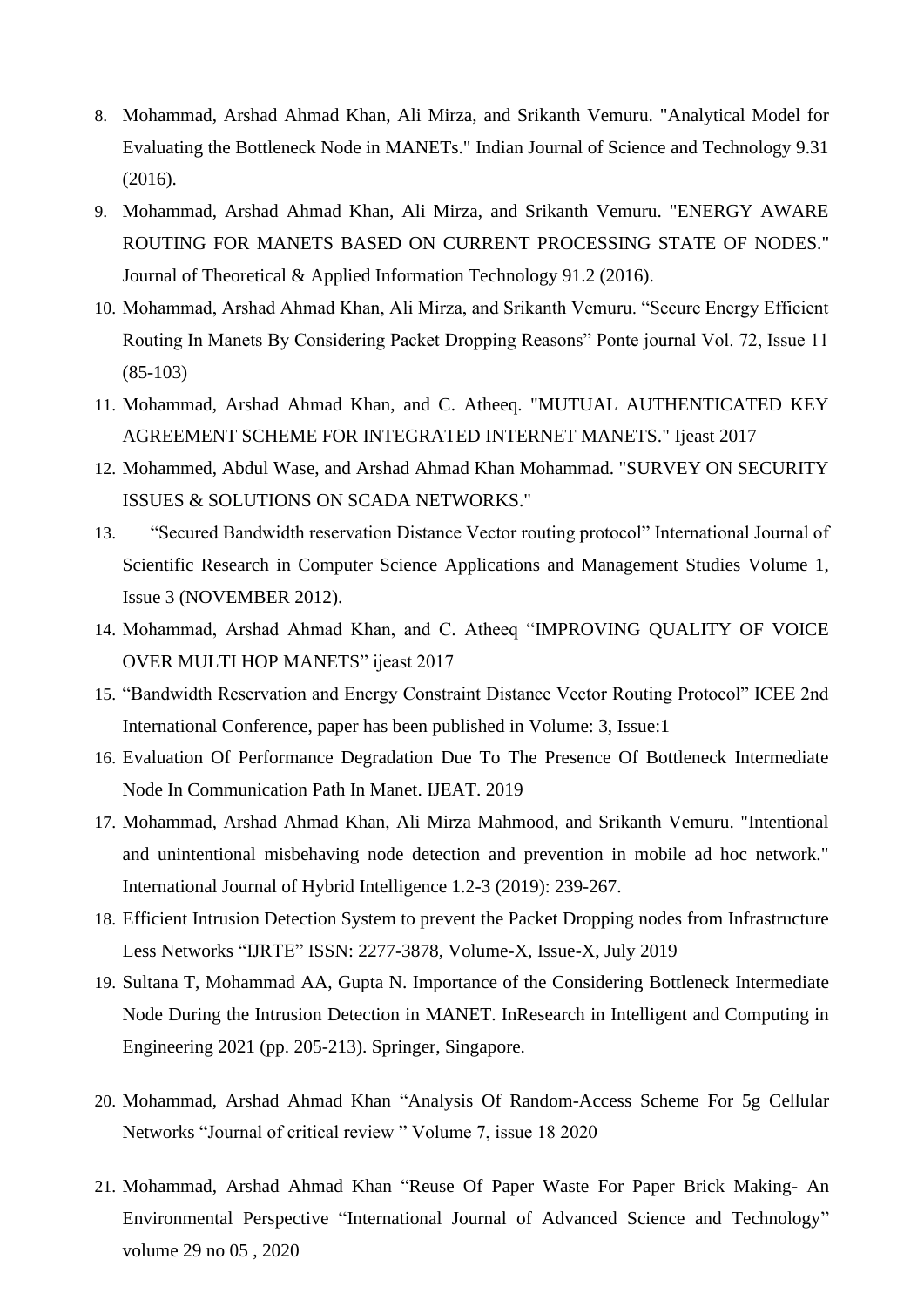- 22. Mohammad, Arshad Ahmad Khan "Impact of Bottleneck Intermediate Node on MANETs and WSNs Performance "TEST Engineering and Management" may-june 2020
- 23. Arshad Ahmad Khan Mohammad "IMPACT OF BOTTLENECK INTERMEDIATE NODE ON IDSPERFORMANCE IN MANETS "IJIEMR" 2020 volume 9 issue 5 2020.
- 24. Arshad Ahmad Khan Mohammad, Mohammed Abdul Bari, Shahanawaj Ahamad, Mohammad Arshad, Mohammed Ali Hussain, "Performance evaluation of reactive routing protocol using simulation knowledge, Materials Today: Proceedings, 2021, ISSN 2214-7853,
- 25. Arshad Ahmad Khan Mohammad "Efficient Mobile Sink Location Placement by Residual Status in WSN to Enhance the Network Lifetime" paper accepted by JESTEC (Journal of Engineering Science and Technology) and has been scheduled to be published in December 2021, Volume 16 Issue 6
- 26. M Kiran Sastry, Arshad Ahmad Khan Mohammad and Arif Mohammad Abdul, "Optimized Energy-efficient Load Balance Routing Protocol for Wireless Mesh Networks" International Journal of Advanced Computer Science and Applications(IJACSA), 12(8), 2021. [http://dx.doi.org/10.14569/IJACSA.2021.0120871](https://dx.doi.org/10.14569/IJACSA.2021.0120871)

### **ACHIEVEMENTS**

- 1. Got JNTU (Jawaharlal Nehru Technological University) campus first rank in Master of Technology (Computer Networks & Information Security) in 2012.
- 2. Secured PGECET 9th (Post Graduate Engineering Common Entrance Test) rank in 2011.
- 3. Google Scholar Citation Count- 161.
- 4. Technical member of Springer AISC Technical program committee.
- 5. Reviewer of SPRINGER Journal "Wireless Personal Communication".

#### **AWARDS**

1. **Young scientist award** by IJIEMR –Elsevier SSRN, March 14th, 2020

#### **WORKSHOPS**

1. Conducted workshop on NS2 at "Deccan college of Engg & Tech" held on 1st, 2nd December